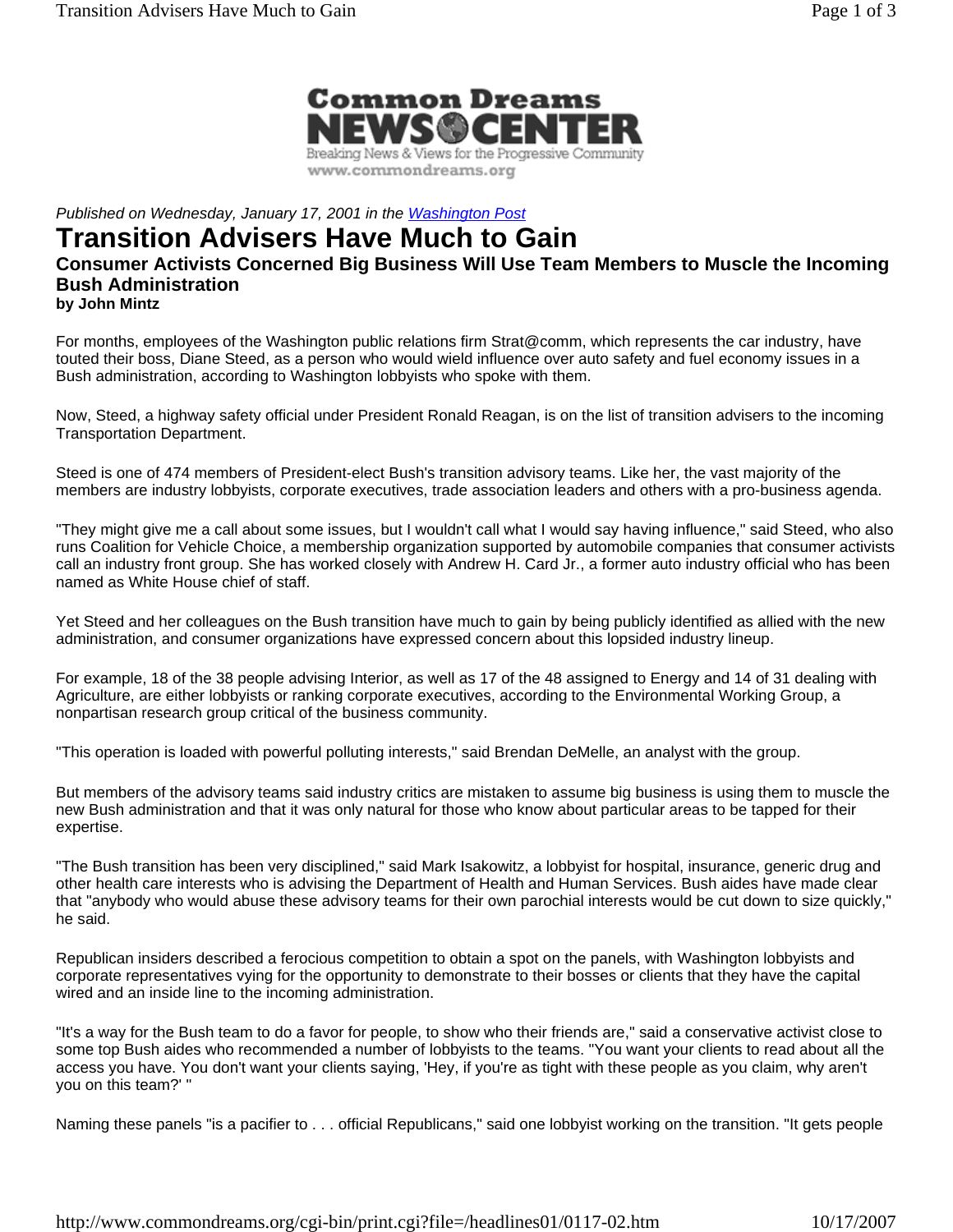to buy in, and to say, 'Now I know my memo will be read by somebody over there.' "

The membership of the transition teams generally involves two overlapping groups: people who gave or raised large sums of money for the GOP or Bush's campaign; and people who worked on the transitions of Presidents Reagan or George Bush and could help streamline the process in this rushed pre-inauguration period.

Besides the 474 transition advisers, there is another, more select "coordinating group" of 85 transition advisers who deal directly with the agencies. Most of them are young GOP congressional staff members with no business interests in the issues they handle.

Unlike the group of 474, these 85 advisers had to sign contracts stating that they will not use any of the proprietary information they learn in dealing with their agencies or lobby their agencies for six months.

The Bush transition team said members of the larger group didn't need to forswear such lobbying because they will not deal directly with the agencies. "They will act as a source of different reports and information," said Bush transition spokesman Juleanna Glover Weiss. "They're people in the political community with long-standing interests in these specific agencies."

The coal industry is particularly well-represented in the Bush transition. Among the members are Steven Chancellor, chief executive of Indiana-based Black Beauty Coal who is advising the new Energy Department and who -- along with his firm -- contributed \$310,000 to the GOP.

John Wootten, a vice president of Black Beauty's parent firm, Peabody Group -- which has bitterly attacked the proposed Kyoto global warming treaty -- serves on the same panel. Peabody's chairman, Irl Englehardt, is on the Environmental Protection Agency transition team, the company said. Peabody spokesman Vic Svec said they were named "because of Peabody's position as the world's largest coal company and our advocacy of the use" of coal as a fuel, especially in light of rising natural gas prices.

But Peabody and Black Beauty have an even more direct line into the transition process: The head of the coordinating group team choosing top personnel for the Interior Department, and offering policy options, is Thomas Sansonetti. Until recently he was a lobbyist with a Wyoming law firm representing Peabody and other energy firms on leasing matters.

Sansonetti worked with Interior Secretary-designate Gale A. Norton at the agency in the 1980s. A longtime Wyoming GOP activist, he has said he was picked for the transition job by Vice President-elect Cheney.

"This transition is a Cheney operation," said one lawyer on the Interior advisory team. "Cheney's people are everywhere, and when people talk about decisions being made, it's by him and his folks." Two longtime Cheney aides, from both the Defense Department and the political worlds, work closely with him on the transition: former Halliburton Co. lobbyist David Gribbin and David Addington, a former top official at the American Trucking Associations.

The timber business also is amply represented on the advisory groups. Henson Moore, chairman of the American Forest & Paper Association and a prominent supporter of the Bush campaign, is on the Interior transition group, as is one of the group's lobbyists, Steven Quarles of the law firm Crowell & Moring.

Bush aides initially considered skipping the transition advisory process because of time constraints, transition insiders said. But advocates of the idea won out, arguing that business representatives with deep Washington experience can draw maps of each agency's minefields -- depicting the regulatory and legal controversies set for detonation -- that the Bush team would never get from career agency officials.

Although most transition advisers finish assembling their three-ring binders full of policy recommendations within weeks of a presidential election, the lateness of this transition could cause political problems for incoming Cabinet members, said Paul Light, a Brookings Institution vice president and expert on presidential transitions.

"Most of these advisory bodies hand in their reports early, and the secretary-designate says thanks," Light said. "But this time there's a potential negative, because a [Democratic] senator at confirmation hearings could say, 'Does this proposal from this coal company have anything to do with you, and do you agree?' "